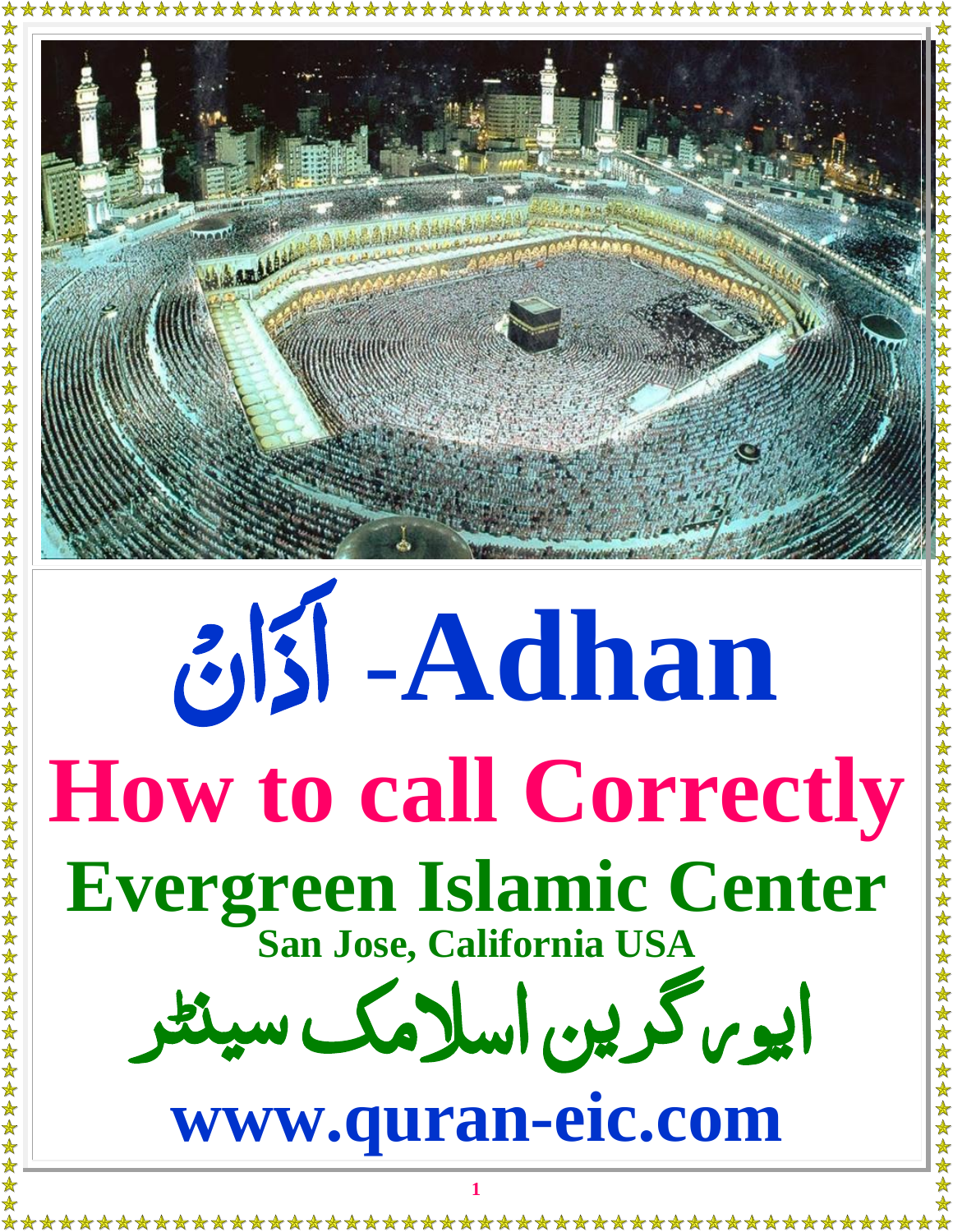

女女女女女

**Adhan – Calling for the prayers must be done correctly. That means to pronounce every letter with its articulative qualities such as the correct prolongation, merging, conversion, distinctness and pauses. The emphasis should be given to the accent, phonetics and rhythm.**